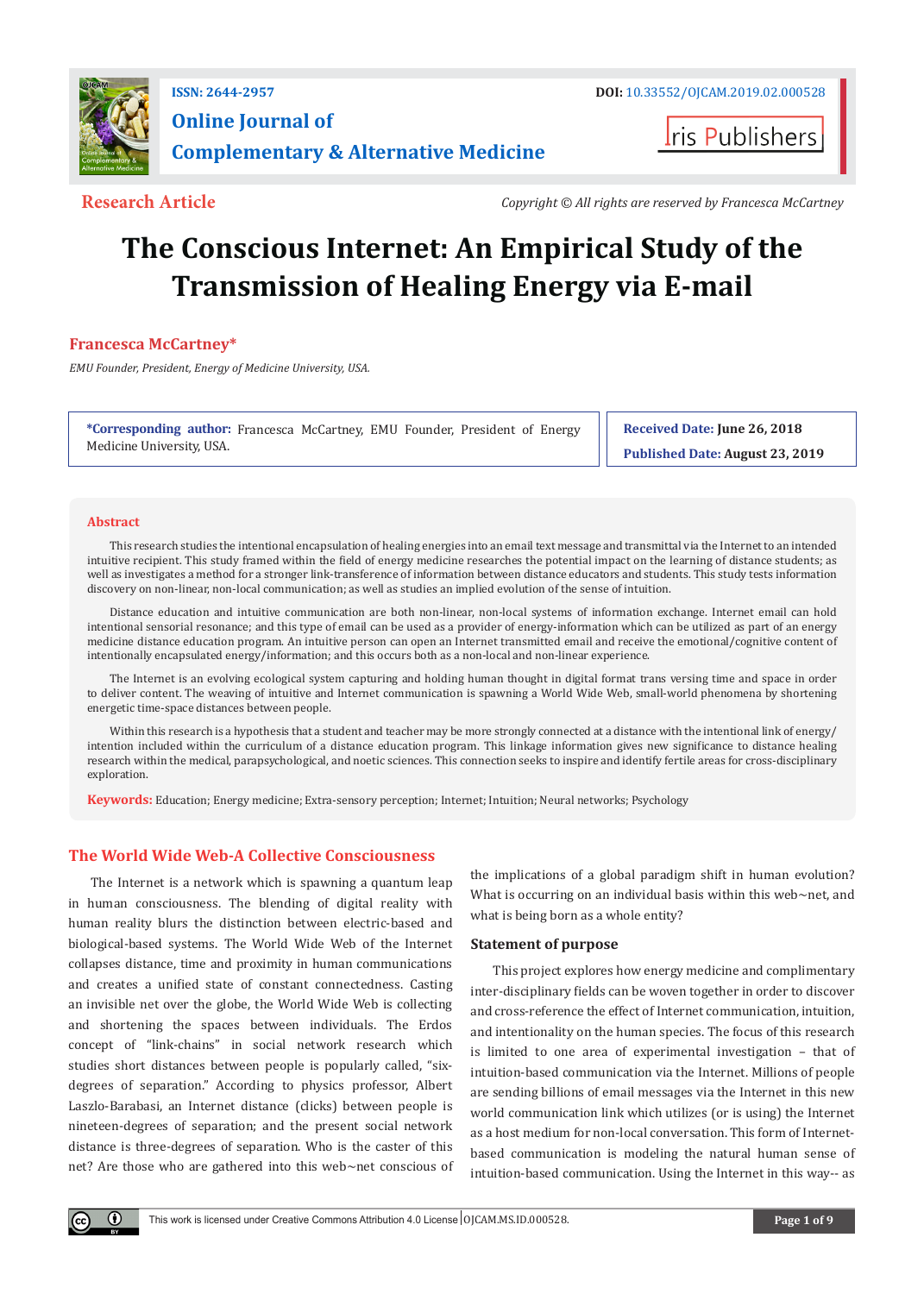a tangible, mental construct-- allows human psychology an "object" to grasp as a bridge to understanding the already present state of non-local, no-time, no-space, intuition-based communication.

#### **Hypothesis**

**Healing energy can be encapsulated into an email text message and transmitted via the internet to an intended recipient:** This hypothesis developed from this researcher's observations during the year 2000 of a five-month healing energy email Internet exchange which occurred organically between two Intuition Medicine® practitioners. From a broad perspective, this research will investigate the efficacy of non-local, no-time, no-space distance education programs that utilize intentionality and the Internet. It also identifies fertile ground in the fields of Internetbased distance education and energy-based medicine that is worthy of future exploration.

# **The Inspiration**

The idea for this research came from an experience I had as a teacher of professional intuitives at the Academy of Intuitive Studies and Intuition Medicine® located in Northern California. I was working with two of my Master of Intuition Medicine (MIM) program students one was an alumna of the 1993 MIM program and a professor in the computer arts college of a German university. The other was an owner of a computer consulting company, and a student in the 2000 MIM program. Part of the MIM program provides each student with an alumnus mentor who assists in the course- work, and also gives weekly energy-systems healings. The student had many areas of intuitive interest that matched well with the alumna's expertise, given that they both spent a good deal of time at their computers, and on the Internet, I decided to have them connect at a distance via email as student and mentor. I assumed that they would communicate via some live chat system, forgetting that the time difference between Germany and the USA would not allow for this kind of communication. They began, quite organically, to communicate to each other via text email as though they were speaking to each other in the present moment.

The student would ask for an energy healing with specific requests regarding energy-systems, and then send the email to the mentor. The mentor would receive the message -- usually eight hours later and respond by sending both a reply email text message, and within the text "encapsulate" an energy healing and then send to the student. They were amused to discover that the sending and receiving of energy-systems healings was operating as intended– without the condition of physical proximity, and in disregard of the time that the email (which was encapsulated with the healing energy/information) was sent. When the student would read the text message with the information describing the healing action that the mentor had facilitated, she became aware that she began to feel the changes while she read the message, or realized that she had already received the pertinent energy/information previous to reading the actual email message. Communication and exchange of information and energy was occurring as a non-

local, no-time and no-space occurrence, and being transmitted via intentionally encapsulated text email messages, consistently with the same reception results for five months. I theorize this as a force of "space- conditioning" existing within the Internet. I observe this as a test of "vital-reality" existing within the World Wide Web.

# **Research Overview**

This research was a randomized, single-blind study. There were four formal treatments with 88 test subjects. The procedure had a professional intuitive encapsulate a healing energy into a CD-ROM which held a text email message. A computer program randomly transmitted the encapsulated energy email to the test subjects. Four different email treatments were created; three of them encapsulated with three different healing energies (one energy per email), and the fourth email had no encapsulation of healing energy. The email sending sequence was spaced one week apart. Each test subject received one of the three sample energies and one "no energy" email. The sending sequence of the test subject emails and the order of the four energy/no energy emails was randomized by a computer program.

#### **Methods**

Professionally trained intuitives were used as the test subject "measurement instruments" for this research. One professional intuitive (PI), who is the graduate program instructor at the Academy, intention-imprinted a healing energy onto a CD-ROM. A computer program randomly transmitted the intention-imprinted email to the test subjects. The PI performed the procedure at the Institute of Noetic Sciences laboratory isolated within a double steel-walled, electromagnetically and acoustically shielded chamber 1 in order to minimize ambient resonance, kinetic energy, and other distractions. This chamber is most often used for electromagnetic field testing and for psi experiments.

After entering the chamber, the PI spent one to two hours in meditation; during that time he separately held each of the three CD-ROMs in his hands and intentionally directed a specific healing energy through his hands directly onto the CD-ROM. After intention-imprinting each CD-ROM with a healing energy the PI placed it in the computer which sent it to the target group using a random email sending program. This process was repeated each week for four consecutive weeks.

The email sending sequence was spaced one week apart and on different days of the week. Each test subject received one of the three sample energies and one "no energy" email. The sending sequencing of the subjects' emails and the order of the four emails was randomized using a simple random number table.

The subjects were randomized in groups of four, and each week each group was re-randomized. The PI did not know who was receiving the emails, other than they were MIM alumni. The CD-ROMs were handled only by the professional intuitive; they were stored in the chamber, triple wrapped in aluminum foil, stored in separate tin cans which were placed in a covered cardboard box.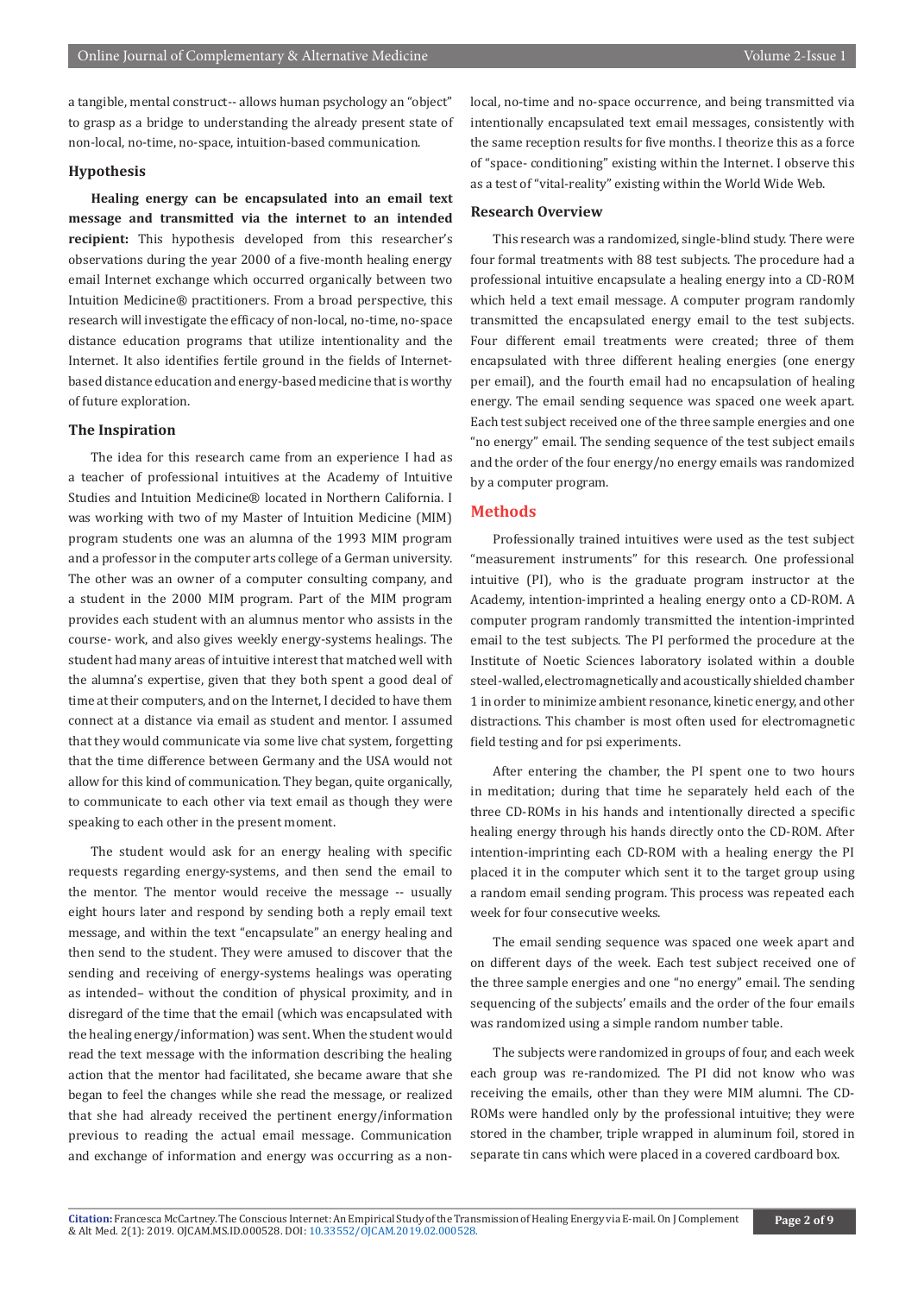#### **Sample population**

The scope of the study was limited to the specific healing energies that are taught within the Master of Intuition Medicine program at the Academy of Intuitive Studies and Intuition Medicine. Thus, the target population includes the following seven types of healing energies. Intuitives are taught a specific protocol for accessing, amplifying, directing, and utilizing these seven energies for purposes of:

- healing body/mind/spirit of self and others
- sourcing information (internally and externally)
- creating energetically grounded spaces (internally and externally)
- evolving their mind/body/spirit. In this study, a sample of three of the healing energies were used to test the research hypothesis



A total of 248 responses were received during all four weeks of the study. Shown in the figure below is a plot of the Hits percentage, the Total Success percentage, and the respective success percentage for each of the four treatment groups. For purposes of this study, "success" is defined as both the correct detection and identification of the encapsulated healing energy. Thus, the term "success" is strictly associated with the three treatment groups (A, B and C) that included an encapsulated healing energy. The "Total Success Rate" is calculated using the responses only from treatment groups A, B and C (total of 185). The "No Energy" treatment group (Group D) was completely void of any healing energy. Since there was no healing energy present to "identify" in this group, the percentage of correct responses is labeled "Accuracy Rate" to distinguish it from "success rate." The "No Energy" treatment group was included in the study largely to assess if the test subjects could detect both the presence and the absence of healing energy with similar accuracy. The term "Hits" is a commonly used term in ESP studies and is simply defined as the percentage of ALL total correct responses. Therefore, "Hits" does include all four treatment groups (A, B, C and D) and calculated using all 248 received responses. Relative to the 25% chance of success, the Total Success Rate percentage estimate of 31.9% is significant with a P-value of 0.021,  $(n = 185)$  (Figure 1).

#### **Report of intuitive skills tested**

Of the 248 total responses received, 190 reported which intuitive skills were used. In 64% of those responses (121 out of 190) the test subjects reported using multiple (two or more)

intuitive skills to detect and identify the healing energy. Only one skill was reported being used in the remaining 36% (69 out of 190) of the responses. Only nine test subjects (10% of the 88 total participants) reported using the exact same skill or combination of skills during all weeks of the study in which they participated. Most test subjects used different skills or combinations of skills each week, although the differences were usually slight. Two of the listed skills, Clairaudience and Telepathy, were never used singly by any of the test subjects. If these two skills were used, it was always in combination with other skills. The other five skills were used both singly and in combination with other skills. Following in the figure below is a bar chart of the skills and combination of skills reported used by the test subjects.

#### **Intuitive skills defined**

The Intuitive test subjects were asked to detect the presence or absence of a healing energy using their specifically developed intuitive skills. The subjects were given this list of seven intuitive skills to choose from which are specific to the method which is taught in the Intuition Medicine system.

• Clairvoyance: Chakra-Clear Seeing

Clairvoyance is a "visual" experience or awareness of subtle energy. The usual visuals that are perceived are colors, symbols, patterns, or images.

• Clairaudience: Chakra-Clear Hearing

# **Report of research results**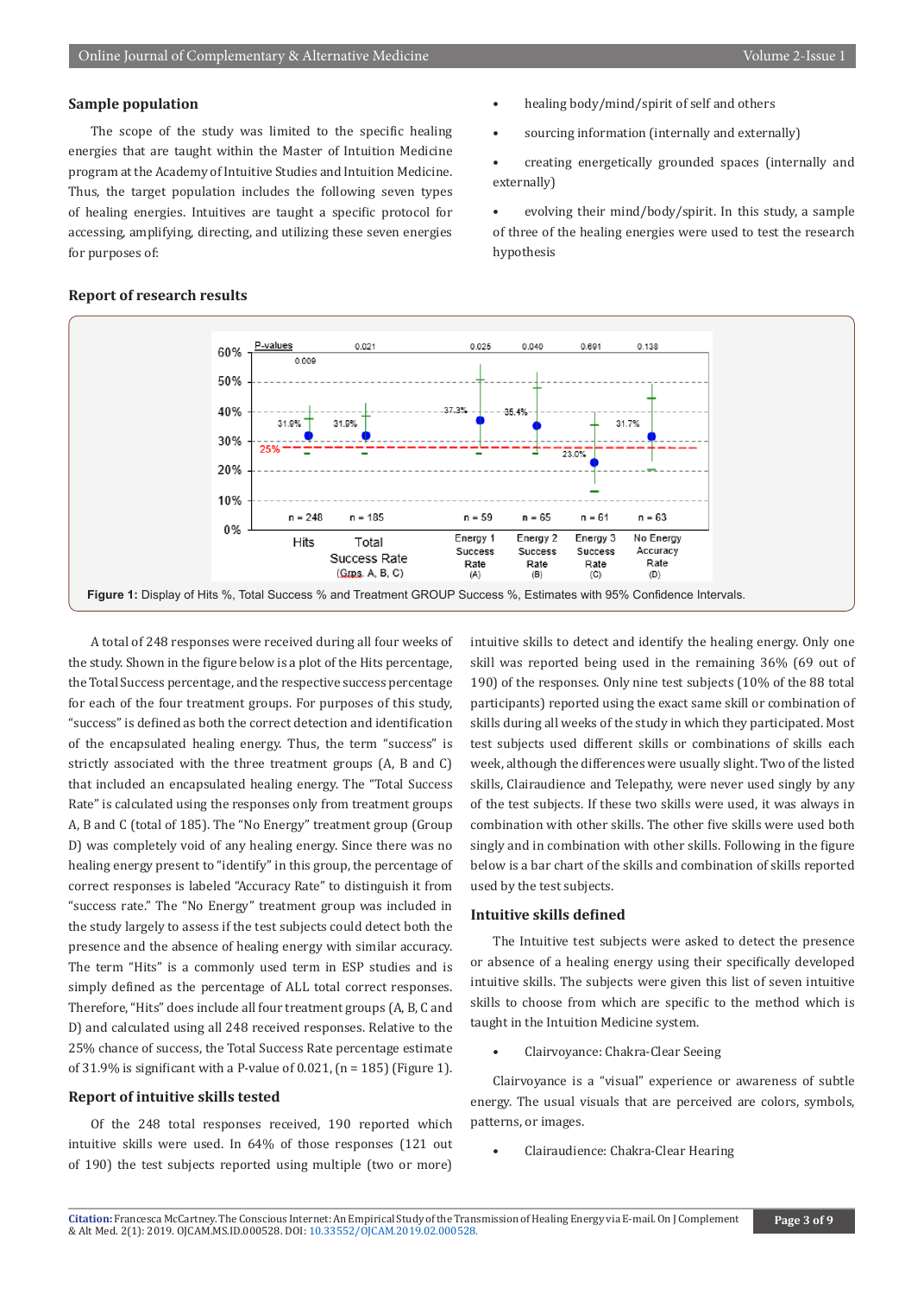Clairaudience is a literal hearing of words, sounds, songs, or tones. This skill is an outer audio sound vs. inner mental thought. This intuition is also described as a human sonar sense.

• Clairsentience: Chakra- Clear Feeling

Clairsentience is an acutely developed sense of empathy. This skill utilizes the nervous system to feel energy. Clairsentience is also referred to as emotional body-radar.

• Telepathy: Telepathic Chakras-Mental Communication

Telepathic ability is communication without verbal/auditory speaking. This skill has a two-way path of sending and receiving.

• Precognition: Broad Band Intuition-Future Perception Precognition is a future time perceptual skill.

Precognitive information can be perceived by means of knowing, clairaudience, clairvoyance, telepathy, dreams, visions and clairsentience.

• Psychometry: Hand Chakras-Dowsing Perception

Psychometry is a feeling perception located specifically in the hands. Psychometry is similar to dowsing; the difference is that hand-psychometry is used without any attending objects— i.e. a water witching stick or pendulum.

• Knowing: Chakra-Abstract Perception



Intuitive Knowing presents answers and information often in no logical manner. Knowing may be experienced as a certain feeling, awareness or trust-based perception (Figure 2).

#### **Digital collective unconscious**

Millions of people are sending billions of email messages via the Internet in this new world communication link which utilizes (or is using) the Internet as a host medium for non-local conversation. This form of Internet-based communication is modeling the natural human sense of intuition-based communication. Using the Internet in this way-- as a tangible, mental construct-- allows human

psychology an "object" to grasp as a bridge to understanding the already present state of non-local, no-time, no-space, intuitionbased communication. Psychologist Carl Jung's work— the collective unconscious is another concept of an intuitive storage matrix of human information. Jung's realm of the collective unconscious holds mental forms of psychological structure which he calls archetypes: the Self, the Anima/Animus, the Shadow are a few. Lesser known is Jung's view of small integer numbers (1, 2, and 3) as archetypes. Numbers, he suggested, are the basic abstract structures from which all archetypes are built. Jung may have been a futurist espousing a psychological-digital-reality of cyberspace.

# **Global mind and global spirit: is gaia evolving?**

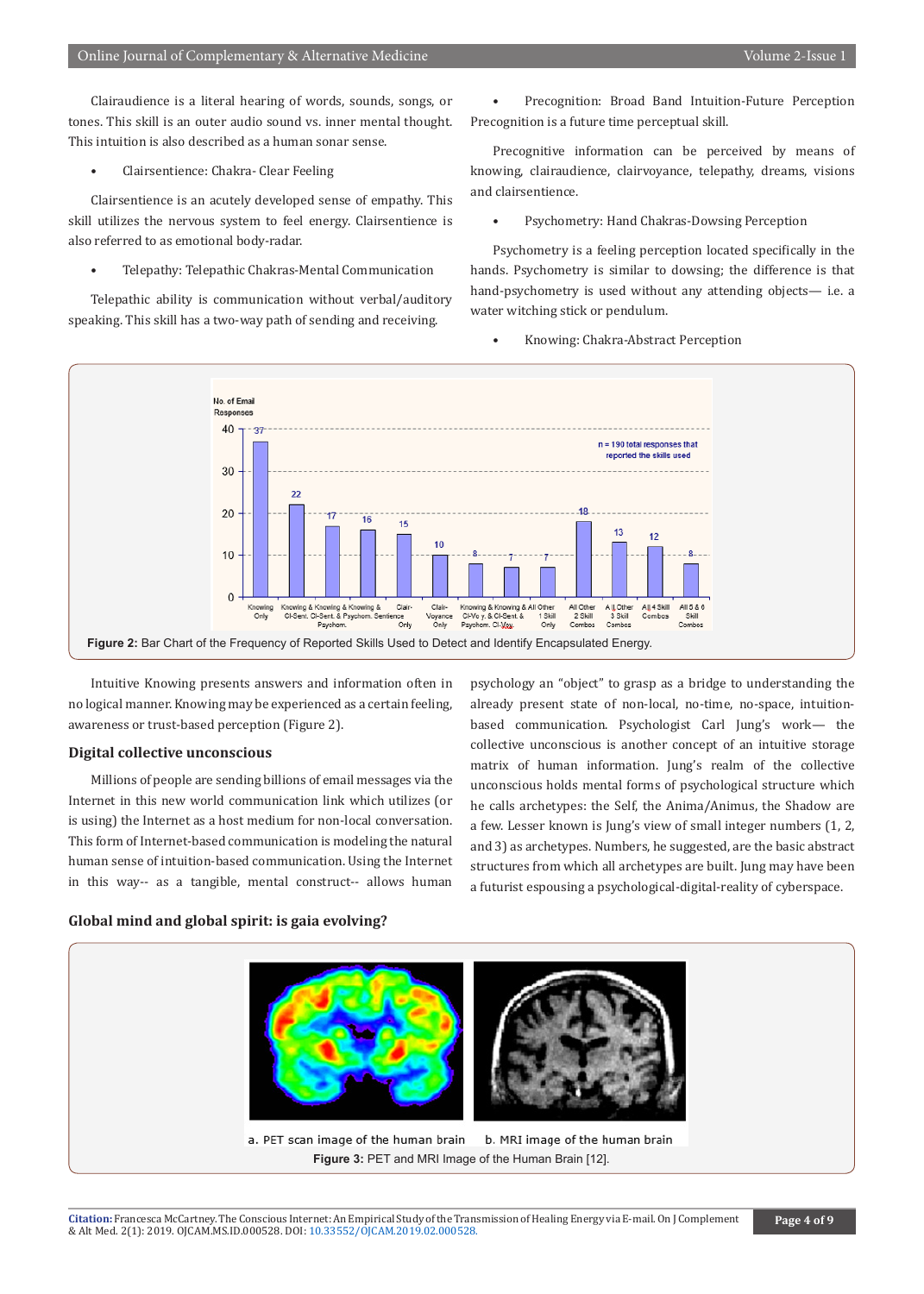There are many observers from diverse fields of research with singular, holistic or complementary perspectives on the Internet as a global-mind and global spirit-phenomenon. The Internet is an integrated entity with pathways of development which are in a constant state of adaptation. The actively supported websites are kept alive by repeated "hits' or "visits" and those websites which receive limited visits cease to function or remain in a static state. A map of the World Wide Web has pattern similarities to a neuronal map of the brain (Figures 3&4).



This is a graph of how the Internet might look as a packet of data spidered thru the bulk of the Internet infrastructure.

**Dr. Ben Goertzel summarizes a theory presented in Neural Darwinism by biologist Gerald Edelman which theorizes brain mapping with the following hypothesis:** The large-scale dynamics of the brain is dominated by the natural selection of maps. Those maps which are active when good results are obtained are strengthened, those maps which are active when bad results are obtained are weakened. And maps are continually mutated by the natural chaos of neural dynamics, thus providing new fodder for the selection process. By use of computer simulations we have shown that formal neural networks obeying this rule can carry routinely fairly complicated acts of perception [1].

**In creating internet Intelligence mathematician Dr. Goertzel whose current focus is on the development of a web based artificial intelligence (AI) comments on the Internet versus brain:** It's simple enough to see that the net, as a whole has the very same network structure that modern AI theorists, with their neural nets and semantic networks, have simulated within individual serial computers for the purpose of modeling brain and mind processes. The Internet's nodes are more complex than individual neurons, having more of the computational power of neuronal modules. And, the packets sent around the net are more complex than the jolts of charge sent around the brain – they are more similar, perhaps, to coherent nonlinear spatially distributed electromagnetic waves passing through the brain. But, in essence, they are quite similar systems: they're self-organizing networks, in which information is carried and computation is carried out both locally and in the global, distributed fashion.

**And, continuing with his thought that the network is a computer is the mind:** We see, then, that there is a harmony between the brain and the Internet on a fairly deep philosophical level. In both cases, we have a fixed underlying substrate consisting of nodes and links – neurons and synapses on the one hand, computers and cable on the other. In both cases, one has two kinds of dynamics constituting the process level of being – dynamics within the individual neuron or neuronal module, together with electrical and chemical flow between neurons; and computation within the individual computer, together with flow of sound and light along cables between computers [2].

#### **Intelligent systems: brain neurons and computer cards**

The following diagrams illustrate a striking resemblance in design. The first illustration is a computer card which is programmed to serve a specific function in the computer communication system. The second illustration is a map plan drawing of the neurons in the brain which function as the olfactory communication pathway (Figure 5, 6).



**Figure 6:** Plan of Olfactory Neurons [15].

#### **Internet evolution: digital nervous system**

Is Internet email communication the micro-pathways which when accumulated into a whole organism emerge as a macroevolved entity? In Evolution without Selection, biologist Lima de Faria observes that the development of organisms is controlled by universal organizing processes. In Linked: The New Science of Networks physics professor, Albert-Laszlo Barbarsi using a simple mathematical transformation, substituted "fitness" for "energy" assigning an individual energy level to each World Wide Web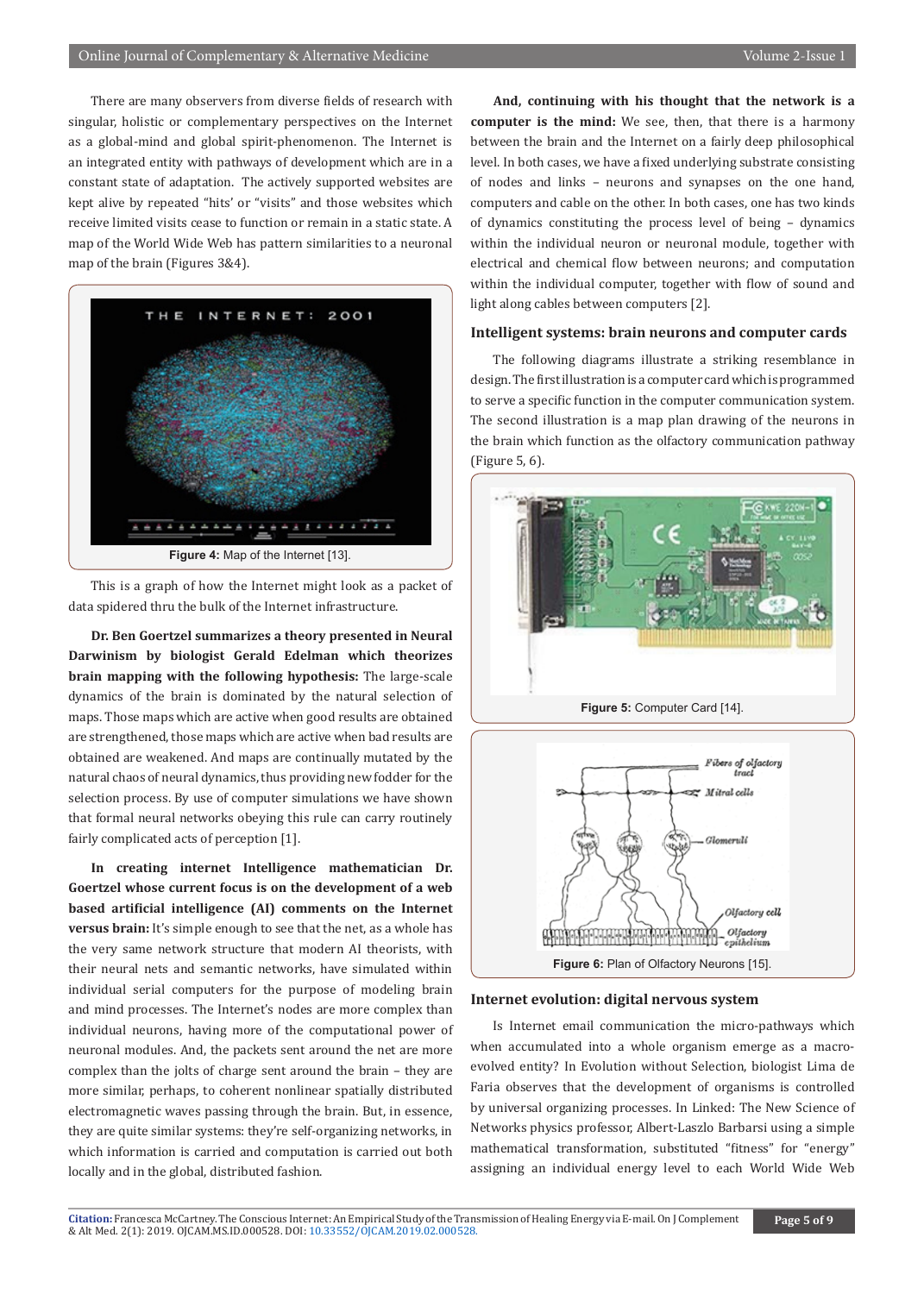node in the fitness model. The unexpected result was a precise mathematical correspondence between the networks of the web and the quantum mechanics world of Bose-Einstein Condensation. A simple definition of quantum mechanics is the study of light as little discrete packets of quanta or photons. A Bose-Einstein Condensation is an odd phenomenon in which the little discreet packets stop behaving as individuals and begin to flow together as if they are all one. A similar process occurs as a laser produces coherent light. These subatomic photon laws are encountered in the microscopic world of subatomic physics not in the macroscopic world of the Internet nodes and links which are macro objectsrouters, cables and hardware. This discovery illuminates the science of complex evolving networks as being analogous to the realm of physics.

In the Evolving Mind, Goertzel uses mathematical theory, "… to present some new ideas about the nature of the evolving systems." And, continues with his theory on biological patterns which sounds akin to the evolving pattern of the Internet. The important concept of emergent pattern is defined: a pattern emerges between two entities if it is present in the combination of the two entities, but not in either of the entities separately. And the structural complexity of an entity is defined as the "total amount" of pattern in it. If the Metapattern is accepted, then these two concepts become essential to any of analysis of biological reality. The new forms which are generated by structural instability must interact with one another in a structured, systematic way, to form a cohesive evolutionary system [3].

# **World wide web as an ecosystem**

A working postulate is that the pattern of Internet based communication within the World Wide Web combines two "entities" which interact as a complex reality to form a structured cohesive system. This is analogous to the evolutionary pattern observed in many natural and social systems. Might this definition also be applied to the Internet as an emerging social intelligence?

The random inter-self-organization and the chaotic intra-selforganization of the Internet follows the "systems-theory" approach to evolution of systems presented by ecological scientist, Howard Odum. The operational nature of the self-structuring system of Internet communication aligned with this systems-theory leads to the assumption of an existence of an underlying working intelligence.

**Dr. Goertzel states his definition of "self-structuring" systems:** I conjecture that brains, minds, ecosystems and societies fall into this category. They are not chaotic, and yet they are not orderly in the classical sense either – they are systems of unpredictably fluctuating, self-organizing structure.

This definition forms a link between intelligence and system complexity: it suggests the hypothesis that intelligence is possible only in a self-structuring environment. And this meshes very nicely with the idea, implicit in my theory of mind—that intelligent systems are necessarily self-structuring [3].

# **Is the medium the message?**

Cultural theorist Jean Gebser in his work on Integral Consciousness spoke of a fifth stage where intelligent network computer technology will catapult humanity into a new phase of consciousness; computer networks will be a higher state of consciousness and induce humans to move into a higher state of consciousness as well. Goertzel's thoughts are, "The leverage of globally distributed nonlinear interactions between human minds and digital minds, will in itself lead to forms of knowledge that are hitherto unprecedented." And, maybe those precedents already exist.

Parallel thought is emerging in research fields of spirituality, physics and computer science. Reading books from these multidisciplinary sciences one can easily transpose words to find that the hypothesis and conclusions sound the same. Theoretical physicist David Bohm's thoughts bridge science and spirit in his view that everything has a physical and mental aspect. He sees the fundamental activity of existence as a process of "projection and injection" in the creation of a form. Projection is the action of the mind to birth an unmanifest concept (implicate) into the manifest world (explicate). Injection is the feedback loop of the explicate reality mirroring back to the mental realm of the implicate for evaluation and refinement of objective/subjective coherence and resonance. The fundamental activity of the world is creating form through the dance of this circulating process. This passage on spirituality from Bridging Science and Spirit, if one transposes words, can be read as a descriptor of the operating order of the Internet.

 In Bohm's view we are defining the structure or pattern of the universe, the shape and organization of a system, as distinguished from matter itself. Since influencing [matter] does not take place through the explicate order, it is nonlocal and takes place in the implicate order. Since the implicate order is not local, similar forms resonate and are connected regardless of their location in time and space. Through the process of resonance, particular forms are reinforced and appear in the manifest world as one stable form. The stable form can appear anywhere, and all similar forms influence each other in the implicate order (or the unmanifest) [4].

#### **The power-law of life**

I think computer viruses should count as life. I think it says something about human nature that the only form of life we have created so far is purely destructive. We've created life in our own image. ~Stephen Hawking

Life is defined by Webster's dictionary as, "—the condition which distinguishes organic from inorganic objects, being manifest by growth through reproduction and the power of adaptation to environment through changes originating internally." The Internet, like the living cell shares a common core process of growth, selfreproduction and adaptation—activities which take place internally. In Linked: The New Science of Networks, physics professor Albert-Laszlo Barabasi notes that, "While entirely of human design, the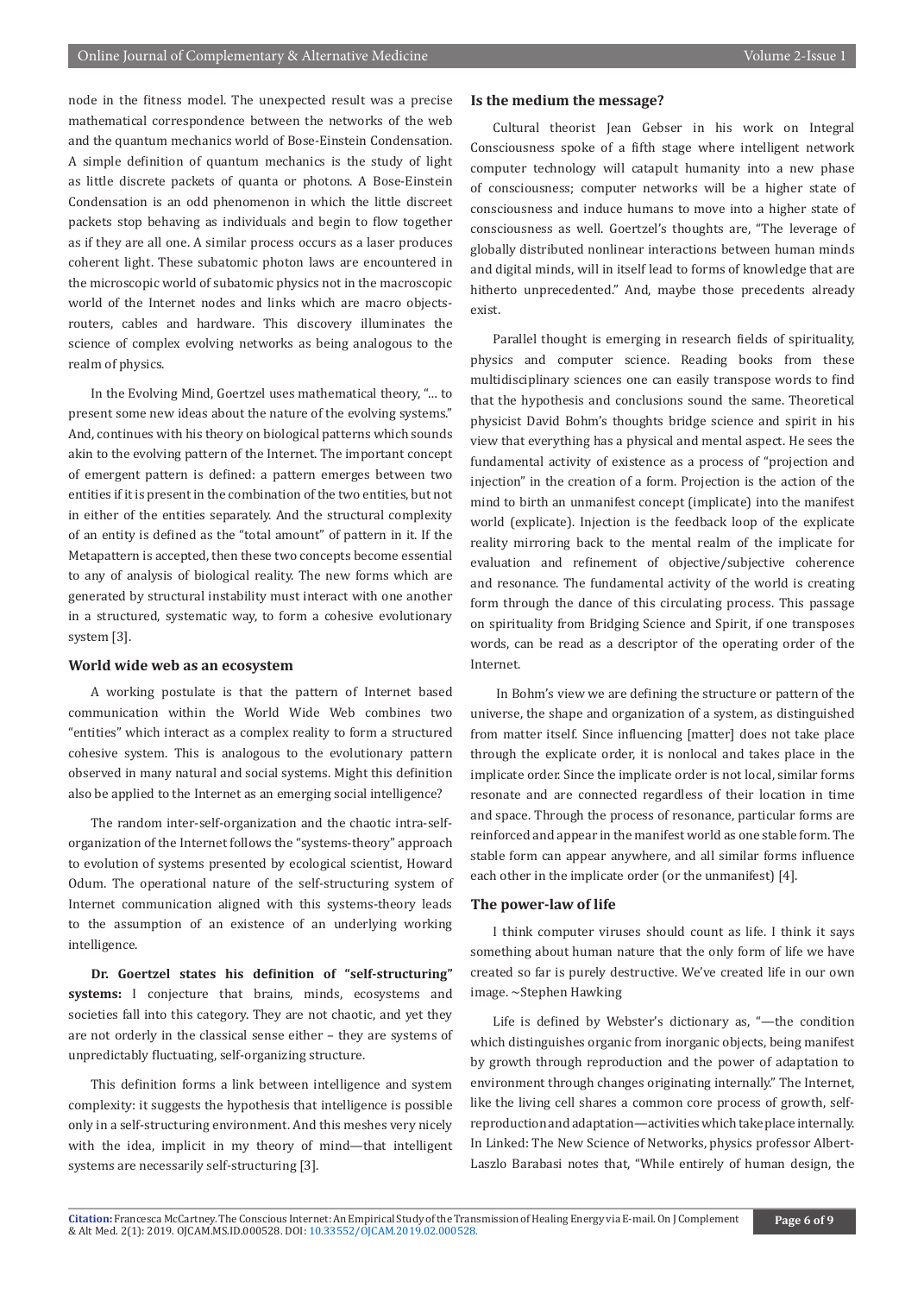Internet now lives a life of its own. It has all the characteristics of a complex evolving system, making it more similar to a cell than a computer chip." [5].

Most complex networks in nature have power-law degree distribution—with many nodes and only a few links; or a few hubs with a large number of links. The degree distribution of a "random" network follows a bell-curve with most nodes having the same number of links.

Physicists Romualdo Pastor-Satorras and Alessandro Vespignani have identified computer networks as a class of "scalefree" networks in which there is no characteristic, average number of connections to the many nodes of the network. In a regular gridlike network, like a street map, each node is joined to the same number of neighboring nodes -- four, in a square grid. In a random network, where all the nodes are connected at random, there is a well-defined average number of connections among the nodes, and the number that have many more connections than average is insignificantly small.

Recent computer network research has come to the surprising discovery that the Web, like most complex networks of nature follows a power-law degree distribution of a

scale-free network-a description given to emergent ecosystems.

 Power laws regularly greet us in critical phenomena and describe, for example, the freezing of water or the ordering of spins in a magnet. But there is a crucial difference between these systems and evolving networks. In critical phenomena the exponents are fixed and universal, i.e. they cannot be tuned easily by modifying some parameters in the system. In networks, however, the exponent G can be changed continuously by changing almost every parameter that governs the link and nodes. Thus, universality as we know it is absent. However, most complex systems share the same dynamical character as evolving networks, indicating that their topology and evolution cannot be divorced one from the other.

(Figure 7).



**The web of life**

Interdependent systems of life are linked by some form of communication. Nature strives to achieve robustness through

inter-connectivity. A hierarchy of hubs and nodes keeps the Internet connected, followed by lesser connected hubs and links, forming the life of the World Wide Web. "No central node sits in the middle of the web. There is no single node whose removal could break the web." [5].

Many scientists are predicting that the robustness of the web network gives it a unique ability to survive under very high error rates. Physics professor, Marc Buchanan comments in Nexus on the inter-connectivity of nodes and links

…The Internet actually harbors a hidden order. The Internet is not the only network underlying the Information Revolution. It is an entire physical entity-sprawling network of computers linked together by transmission lines. The Internet is more or less pure hardware. By contrast, the World Wide Web is rather more ethereal… you can click onto a Web site and be transported elsewhere. If you will, the World Wide Web is the face of the Internet [6].

#### **The dream of life**

Dialogue from the 1968 and 1984 films: 2001: A Space Odyssey and 2010: The Year We Make Contact.

HAL: "Good afternoon, gentlemen. I am a HAL 9000 computer. I became operational at the

H.A.L. lab in Urbana, Illinois on the 12th of January 1992."

HAL (answering questions): "Let me put it this way, Mr. Amer the 9000 series is the most reliable computer ever made. No 9000 computer has never made a mistake or distorted information. We are all, by any practical definition of the words, foolproof and incapable of error."

HAL (to Dr. Chandra): "I know that you were planning to disconnect me, and I'm afraid that's something I cannot allow to happen."

HAL (eventually agreeing to be disconnected): "Dr. Chandra?" Dr. Chandra: "Yes HAL?"

HAL: "Will I dream?"

#### **Feminine intuition and the right brained internet**

Surgeon and author, Leonard Shlain. has a collectiveunconscious observation, "The world of cyberspace is a computergenerated extension of the human mind into another dimension." This is a humanistic linkage statement for the inclusion of intuition and spirituality into the emerging web-life of the Internet. Shlain writes in his book, The Alphabet Versus the Goddess that, "The computer's processes have unwittingly advanced the cause of women…"

The computer and the Internet will once again reconfigure the brains of those that use them. Typing is a two-handed activity that requires input from both sides of the brain. Writing requires only the dominant hand. The use of the mouse by the right hand necessitates the activation of the right-hemispheric and visualspatial skills. The World Wide Web and the Internet are not linear, they are holistic.

**Citation:** Francesca McCartney. The Conscious Inte[rnet: An Empirical Study of the Tra](http://dx.doi.org/10.33552/OJCAM.2019.02.000528)nsmission of Healing Energy via E-mail. On J Complement & Alt Med. 2(1): 2019. OJCAM.MS.ID.000528. DOI: 10.33552/OJCAM.2019.02.000528.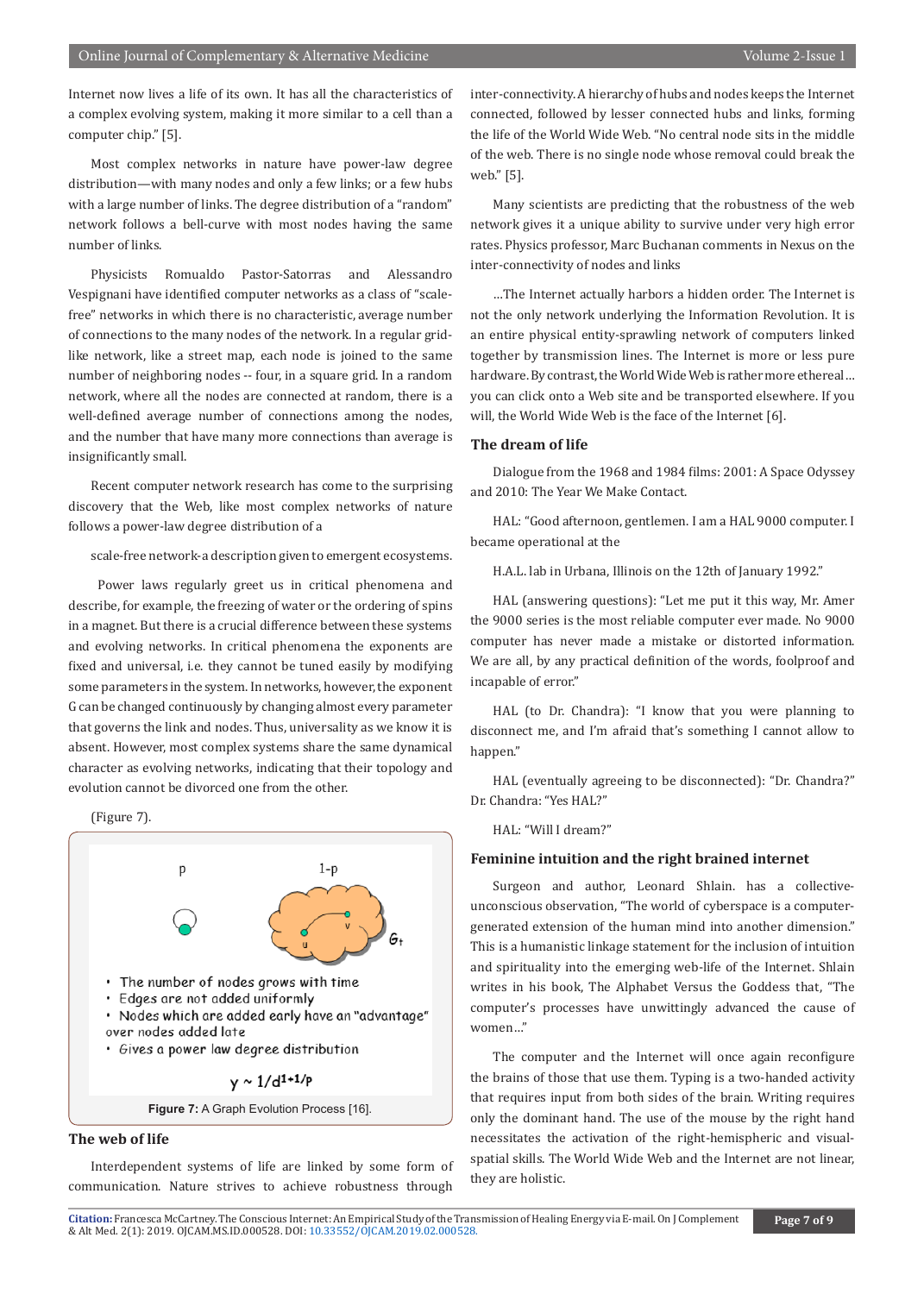All ancient deities associated with webs and nets were goddesses. Many of the processes we use to operate the computer are inherently feminine [7-11].

#### **Internet degrees of separation**

Recent network theory according to Albert Laszlo-Barabasi states that the Internet distance (clicks or hops) between people is nineteen-degrees of separation. In November 2002, I asked a colleague who lives an approximate 30 miles distance from me to send an email to me and then trace the visual route and hops between his personal computer and my personal computer. The social Internet distance between my colleague and I was traced as twelve-degrees (12 hops) of Internet separation [17,18].

#### **Discussion**

The statistical results of this specific study are significant; however, it is inconclusive that the results are directly associative to the Internet as a transmitter/holder of energy. Other considerations and possibilities include:

1. The email might have served as a "witness"— an object in the material and energetic worlds that serves to connect the sender and receiver through psychic links. That is, the receivers may have connected directly with the sender, using the email as something akin to a homing beacon. However, the time of emails sent and received was random; and the receivers did not know who the "sender" was (in the information obtained from the final questionnaires many responded that they assumed it was the author who was the sender). Of more important note is that within the research protocol the professional intuitive was not designed as the "sender"— the Internet was the designated sender/carrier of the encapsulated healing energy. The professional intuitive reported that he did not focus on any receivers, as his job was to simply encapsulate the CD- ROMS with healing energy, and then place each CD-ROM into the computer and push the send button.

2. This study may reflect the experimenter's expectations. The possibility that the experimental results were influenced by precognitive effects is a consideration that might follow the premise of Decision Augmentation Theory.

3. The test subjects were accessing a constant energy archival medium- working with a postulate that time is nonlinear and nonlocal the subjects may have the skill to access information outside of linear time. The Internet may participate in this phenomenon in ways that might be explained within the Zero Point Field, Akashic Records or the Collective Unconscious theories.

4. Addressing a replication consideration: This project states that the intention was to use finely tuned human measurement instruments—the intuitives trained in the same protocols as the sender. The study has confirmed the hypothesis to a limited degree and only for the Intuition Medicine trained intuitive subjects. However, this would not limit the replication of the

research, as another group of energy practitioner, who were, for example, trained in Reiki or Johrei, could also follow the same protocols.

#### **Is the Internet Conscious?**

Personal Computer life is a constant interaction with the wire and cable-based Internet entity, even given that, it is difficult for many web users to engage with their computer system as a lifeless form. Questions to consider: Given that the Internet has all the characteristics of a complex evolving system does this make the Internet more similar to a human cell rather than a computer chip? Is Internet email communication the micro-pathways which when accumulated into a whole organism operate as a macro-evolved entity? Who is the caster of this web~net?

Are those who are gathered into this web~net conscious of the implications of a global paradigm shift in human evolution? What is occurring on an individual basis within this web~net, and what is being born as a whole entity?

We are living and intentionally creating extraordinary events in human evolution. Internet research contributes directly to the writing of our history as a species and discovers new language to articulate possibilities of science, technology, and the human potential.

#### **Acknowledgement**

None.

#### **Conflicts of Interest**

No conflict of interest.

#### **References**

- 1. Gebser J (1986) The ever-present origin: Part one, foundation of the aperspectival world, Part two, manifestations the aperspectival world (English Series no .1). Athens OH: Ohio University Press, USA.
- 2. Goertzel B (2002) Creating Internet intelligence. Plenum Publishing, New York, USA.
- 3. Goertzel B (1993) The evolving mind: The world futures general evolution studies (Vol 6). PA: Gordon Breach Science Publishers, Langhorne, USA.
- 4. Friedman N (1990) Bridging science and spirit: Common elements in David Bohm's physics, the perennial philosophy and Seth. St Luis MO: Living Lakes Books.
- 5. Barabási AL (2002) Linked: The new science of networks. Perseus Publishing: Massachusetts, Cambridge, UK.
- 6. Buchanan M (2002) Nexus: Small worlds and the groundbreaking size of networks. WW Norton: New York, USA.
- 7. Shlain L (1998) The alphabet versus the Goddess: The conflict between word and image. Penguin Putnam, New York, USA.
- 8. Bohm D (1996) Wholeness and the implicate order. Routledge, New York, USA.
- 9. Edelman GM (1988) Neural Darwinism: The theory of neuronal group selection. Basic Books: New York, USA.
- 10. Jung CG (1981) The archetypes and the collective unconscious by M Fordham (Eds.) & RFC Hull (Eds.) NJ: Princeton University Press, Princeton, New York, USA, 9(1).
- 11. Odum HT (1983) Systems Ecology. Wiley: New York, USA.